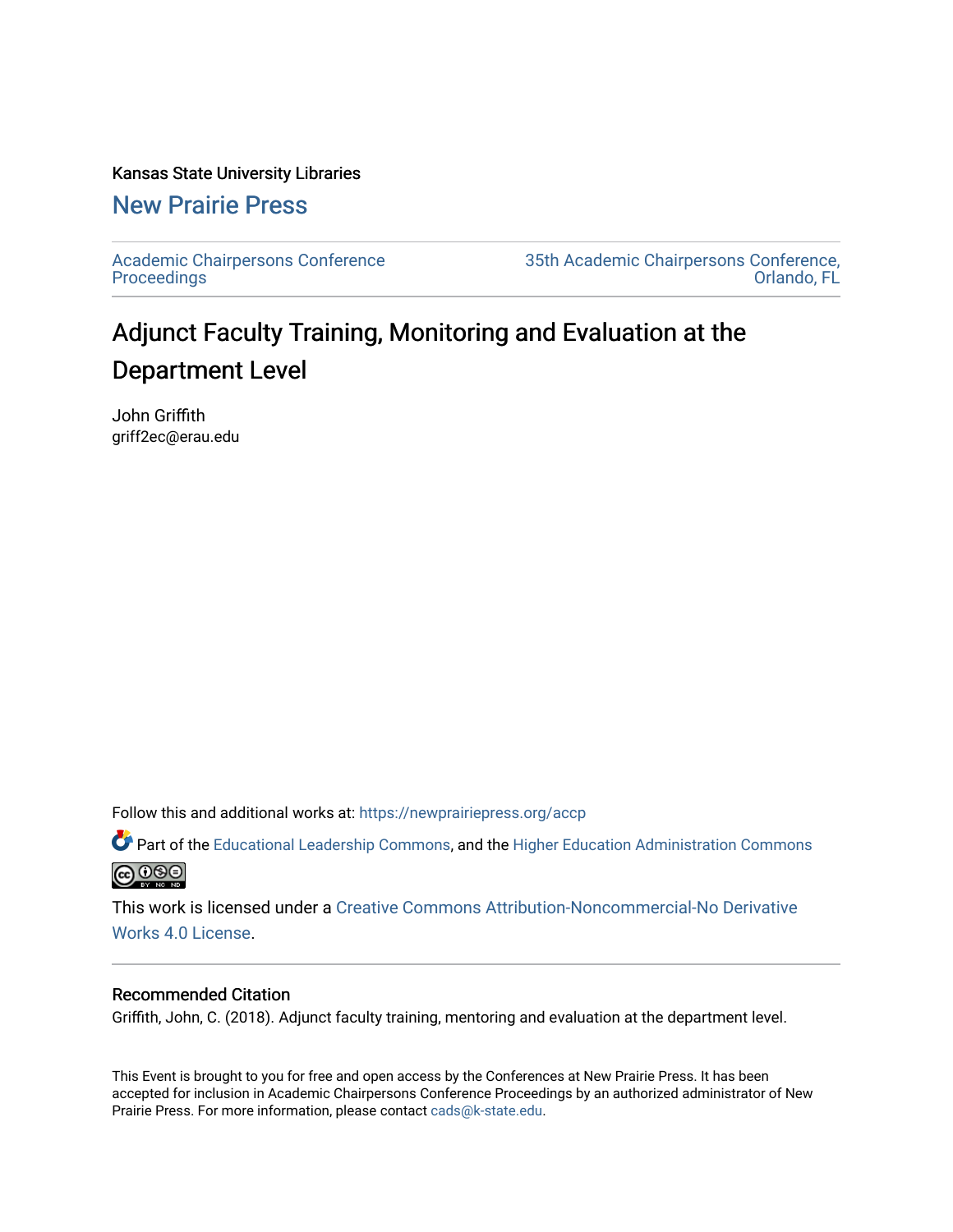### **Adjunct Faculty Training, Mentoring and Evaluation at the Department Level**

John Griffith, Ph.D., Department Char, Mathematics, Physical and Life Sciences

Embry-Riddle Aeronautical University – Worldwide Campus

#### **Abstract**

The presentation covered how to nurture and grow adjunct faculty from the department level prospective with the goal being to set up adjunct faculty and their students up for success. Results include better performance from adjunct faculty, fewer student complaints and a process to identify and nurture adjunct faculty. US News and World Report rated Embry-Riddle Aeronautical University's Worldwide campus #1 for online undergraduate education (2017).

#### **Introduction**

The workshop focused on policies and procedures that can be put into place to assure effective training, mentoring and evaluation of adjunct faculty. This is critical not only for student learning but accreditation agencies as well. Embry-Riddle Aeronautical University – Worldwide Campus (ERAU-WW) has approximately 130 campus locations Worldwide with over 23,000 students amounting to 86,000 course registrations annually. The Worldwide campus teaches approximately 85% of courses online. ERAU-WW also teaches classrooms and videosynchronous learning formats. The challenge is how to support adjunct faculty before, during and after they teach using these various formats.

#### **Campus Level Training**

ERAU-WW has an onboarding process and series of faculty development courses instructors need to complete before teaching classes. These courses focus on using the learning management system platform, teaching online and using the videosynchronous equipment and software to effectively deliver instruction. Additionally, ERAU-WW has set up a process to evaluate adjunct faculty.

Adjunct faculty are observed teaching at least one per year. They are also evaluated with a more holistic examination to include course monitor and student feedback. Evaluations are used to identify outstanding performers for more frequent teaching opportunities and possible promotion to full time faculty positions. Evaluations also help identify those faculty who need remedial training and support. The goal is to make adjunct faculty perform at the highest level supporting student persistence, retention and success.

#### **Department Level Focus**

The Math, Physical and Life Sciences Department supports 150 adjunct faculty through departmental training, course orientations, pre-term and mid-term course checks, teaching observations and annual evaluations. The department has developed a Course Monitor Guide which covers how full time faculty course developers coach adjunct faculty on how to set up the syllabus for and teach courses. A department webpage provides adjuncts with sample syllabi, slides and tips on how to teach courses proficiently. Adjunct faculty are directed to this webpage when constructing the syllabus for their class.